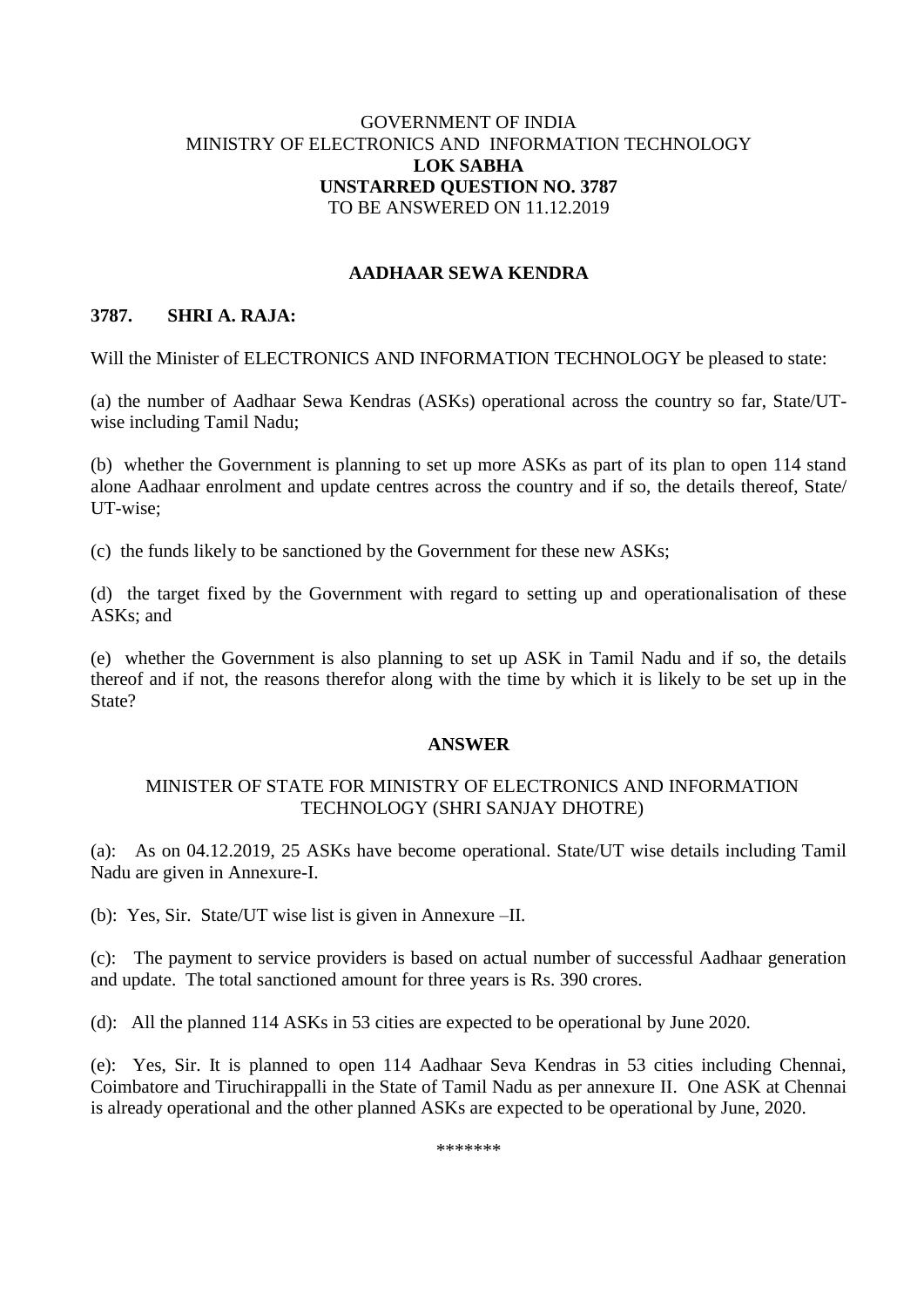**Annexure I**

| LIST OF ASIN OPERATIONAL CRIES |                            |                       |                        |  |  |  |  |  |
|--------------------------------|----------------------------|-----------------------|------------------------|--|--|--|--|--|
| S.No                           | <b>AADHAAR SEVA KENDRA</b> | <b>Number of ASKs</b> | State/UT               |  |  |  |  |  |
|                                | VIJAYAWADA                 |                       | Andhra Pradesh         |  |  |  |  |  |
| $\overline{2}$                 | <b>BENGALURU</b>           |                       | Karnataka              |  |  |  |  |  |
| 3                              | <b>BHOPAL</b>              | $\overline{2}$        | Madhya Pradesh         |  |  |  |  |  |
| 4                              | <b>NEW DELHI</b>           | 3                     | Delhi                  |  |  |  |  |  |
| 5                              | <b>HYDERABAD</b>           |                       | Telengana              |  |  |  |  |  |
| 6                              | <b>MYSORE</b>              |                       | Karnataka              |  |  |  |  |  |
| 7                              | <b>AGRA</b>                |                       | <b>Uttar Pradesh</b>   |  |  |  |  |  |
| 8                              | <b>HISAR</b>               |                       | Haryana                |  |  |  |  |  |
| 9                              | <b>CHANDIGARH</b>          |                       | Chandigarh             |  |  |  |  |  |
| 10                             | <b>CHENNAI</b>             |                       | Tamil Nadu             |  |  |  |  |  |
| 11                             | <b>LUCKNOW</b>             |                       | <b>Uttar Pradesh</b>   |  |  |  |  |  |
| 12                             | <b>PATNA</b>               |                       | <b>Bihar</b>           |  |  |  |  |  |
| 13                             | <b>DEHRADUN</b>            | 2                     | Uttarakhand            |  |  |  |  |  |
| 14                             | <b>JAIPUR</b>              |                       | Rajasthan              |  |  |  |  |  |
| 15                             | <b>GUWAHATI</b>            |                       | Assam                  |  |  |  |  |  |
| 16                             | <b>RANCHI</b>              |                       | Jharkhand              |  |  |  |  |  |
| 17                             | <b>SHIMLA</b>              |                       | Himachal Pradesh       |  |  |  |  |  |
| 18                             | <b>SILVASSA</b>            |                       | Dadra and Nagar Haveli |  |  |  |  |  |
| 19                             | <b>NAGPUR</b>              |                       | Maharshtra             |  |  |  |  |  |
| 20                             | <b>KOLKATA</b>             |                       | West Bengal            |  |  |  |  |  |
| 21                             | <b>RAIPUR</b>              |                       | Chattisgarh            |  |  |  |  |  |
|                                | <b>Total</b>               | 25                    |                        |  |  |  |  |  |

# **List of ASK Operational Cities**

## **Annexure II**

| List of 53 Cities State/UT wise |               |                        |       |                 |                |  |  |
|---------------------------------|---------------|------------------------|-------|-----------------|----------------|--|--|
| S.No.                           | <b>City</b>   | State/UT               | S.No. | <b>City</b>     | State/UT       |  |  |
|                                 | Port Blair    | Andaman and Nicobar    | 28    | Jabalpur        | Madhya Pradesh |  |  |
| $\overline{2}$                  | Vijayawada    | Andhra Pradesh         | 29    | Mumbai          | Maharashtra    |  |  |
| 3                               | Visakhapatnam | Andhra Pradesh         | 30    | Nagpur          | Maharashtra    |  |  |
| 4                               | Itanagar      | Arunachal Pradesh      | 31    | Pune            | Maharashtra    |  |  |
| 5                               | Guwahati      | Assam                  | 32    | Imphal          | Manipur        |  |  |
| 6                               | Patna         | <b>Bihar</b>           | 33    | Shillong        | Meghalaya      |  |  |
| 7                               | Chandigarh    | Chandigarh             | 34    | Aizwal          | Mizoram        |  |  |
| 8                               | Raipur        | Chhattisgarh           | 35    | Kohima          | Nagaland       |  |  |
| 9                               | Silvassa      | Dadra and Nagar Haveli | 36    | Bhubaneswar     | Odisha         |  |  |
| 10                              | Daman         | Daman and Diu          | 37    | Puducherry      | Puducherry     |  |  |
| 11                              | Delhi         | Delhi                  | 38    | Amritsar        | Punjab         |  |  |
| 12                              | Goa           | Goa                    | 39    | Jaipur          | Rajasthan      |  |  |
| 13                              | Ahmedabad     | Gujarat                | 40    | Jodhpur         | Rajasthan      |  |  |
| 14                              | Surat         | Gujarat                | 41    | Kota            | Rajasthan      |  |  |
| 15                              | Hisar         | Haryana                | 42    | Gangtok         | Sikkim         |  |  |
| 16                              | Shimla        | Himachal Pradesh       | 43    | Chennai         | Tamil Nadu     |  |  |
| 17                              | Srinagar      | Jammu Kashmir          | 44    | Coimbatore      | Tamil Nadu     |  |  |
| 18                              | Dhanbad       | Jharkhand              | 45    | Tiruchirappalli | Tamil Nadu     |  |  |
| 19                              | Ranchi        | Jharkhand              | 46    | Hyderabad       | Telangana      |  |  |
| 20                              | Bengaluru     | Karnataka              | 47    | Warangal        | Telangana      |  |  |
| 21                              | Hubli         | Karnataka              | 48    | Agartala        | Tripura        |  |  |